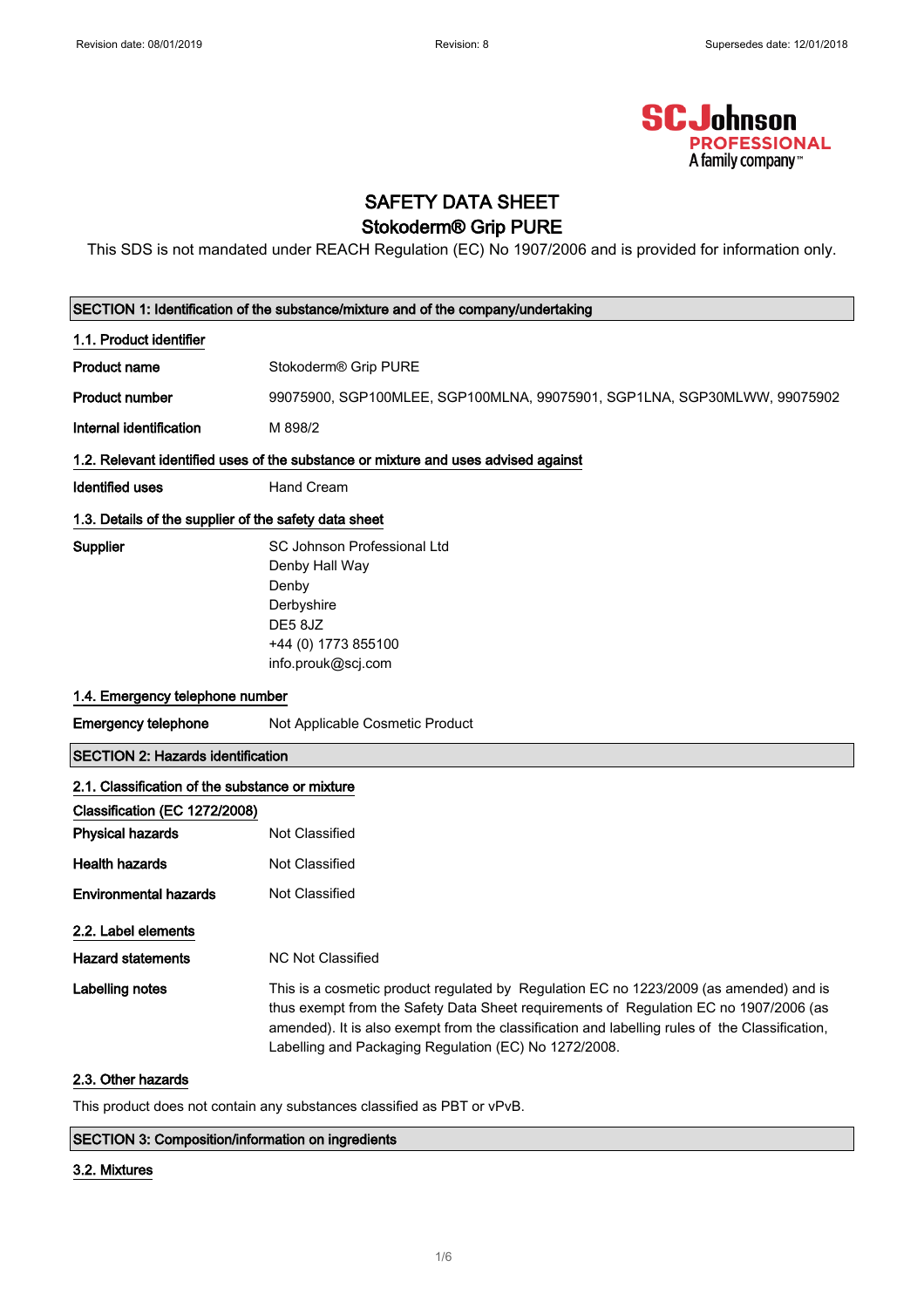### Stokoderm® Grip PURE

INCI AQUA (WATER) ETHYLHEXYLSTEARATE GLYCERYL STEARATE SE GLYCERIN CETEARYL ALCOHOL SODIUM BISCHLOROPHENYL SULFAMINE ISOPROPYL PALMITATE GLYCOL DISTEARATE XANTHAN GUM CETEARETH-6 CETEARETH-25 1,2-HEXANEDIOL CAPRYLYL GLYCOL TROPOLONE

| <b>SECTION 4: First aid measures</b>                                     |                                                                                                                                                                      |  |  |
|--------------------------------------------------------------------------|----------------------------------------------------------------------------------------------------------------------------------------------------------------------|--|--|
| 4.1. Description of first aid measures                                   |                                                                                                                                                                      |  |  |
| Inhalation                                                               | Not relevant. Unlikely route of exposure as the product does not contain volatile substances.                                                                        |  |  |
| Ingestion                                                                | Rinse mouth thoroughly with water. Get medical attention if any discomfort continues.                                                                                |  |  |
| Skin contact                                                             | Not relevant.                                                                                                                                                        |  |  |
| Eye contact                                                              | Remove any contact lenses and open eyelids wide apart. Continue to rinse for at least 15<br>minutes. Get medical attention promptly if symptoms occur after washing. |  |  |
| 4.2. Most important symptoms and effects, both acute and delayed         |                                                                                                                                                                      |  |  |
| Inhalation                                                               | No specific symptoms known.                                                                                                                                          |  |  |
| Ingestion                                                                | No specific symptoms known.                                                                                                                                          |  |  |
| Skin contact                                                             | No specific symptoms known.                                                                                                                                          |  |  |
| Eye contact                                                              | May cause temporary eye irritation.                                                                                                                                  |  |  |
|                                                                          | 4.3. Indication of any immediate medical attention and special treatment needed                                                                                      |  |  |
| Notes for the doctor                                                     | No specific recommendations.                                                                                                                                         |  |  |
| <b>SECTION 5: Firefighting measures</b>                                  |                                                                                                                                                                      |  |  |
| 5.1. Extinguishing media                                                 |                                                                                                                                                                      |  |  |
| Suitable extinguishing media                                             | The product is not flammable. Use fire-extinguishing media suitable for the surrounding fire.                                                                        |  |  |
| 5.2. Special hazards arising from the substance or mixture               |                                                                                                                                                                      |  |  |
| <b>Hazardous combustion</b><br>products                                  | No known hazardous decomposition products.                                                                                                                           |  |  |
| 5.3. Advice for firefighters                                             |                                                                                                                                                                      |  |  |
| Protective actions during<br>firefighting                                | No specific firefighting precautions known.                                                                                                                          |  |  |
| <b>SECTION 6: Accidental release measures</b>                            |                                                                                                                                                                      |  |  |
| 6.1. Personal precautions, protective equipment and emergency procedures |                                                                                                                                                                      |  |  |
| <b>Personal precautions</b>                                              | Avoid contact with eyes.                                                                                                                                             |  |  |

### 6.2. Environmental precautions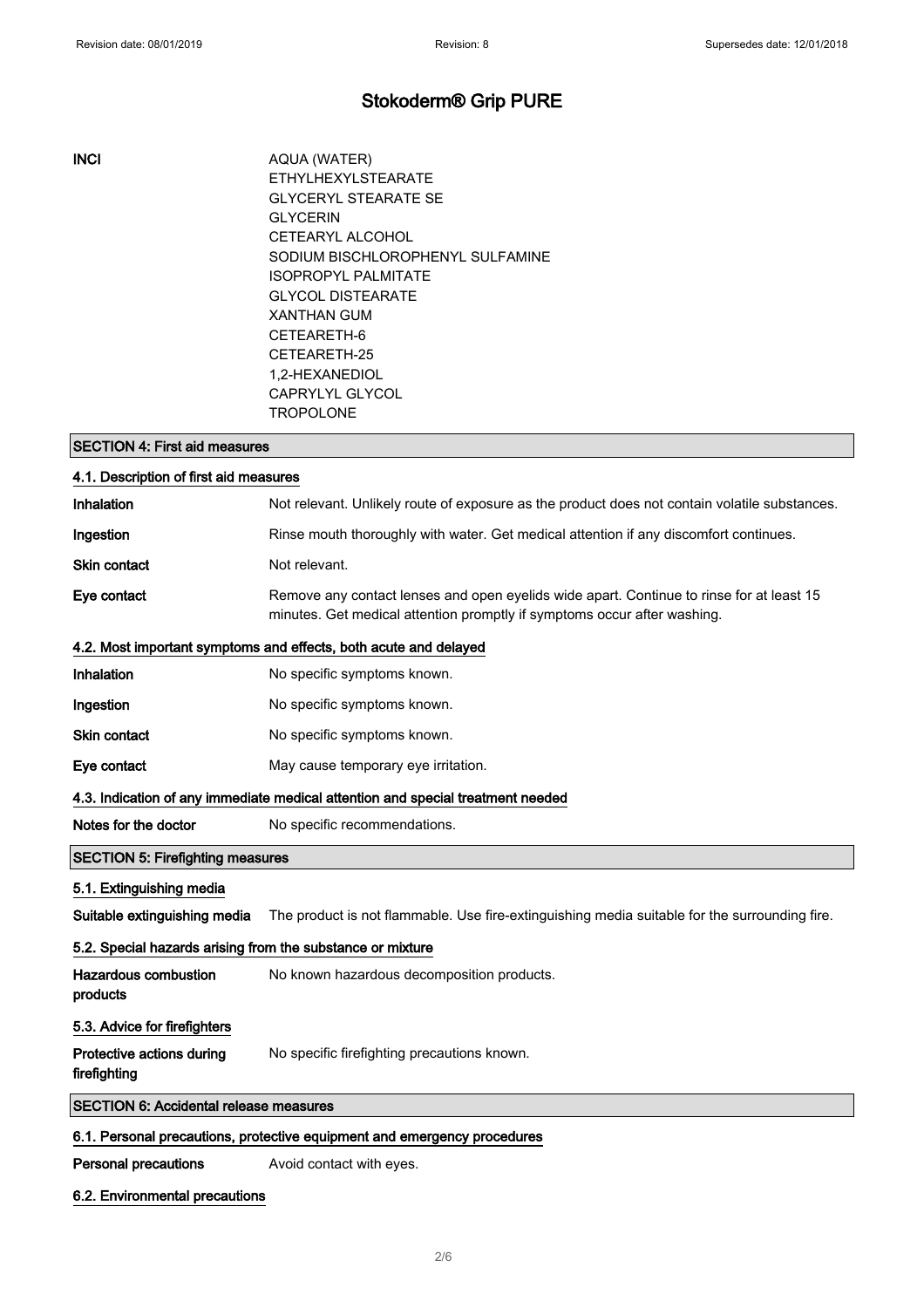Environmental precautions Not considered to be a significant hazard due to the small quantities used.

#### 6.3. Methods and material for containment and cleaning up

Methods for cleaning up Flush away spillage with plenty of water. Avoid contamination of ponds or watercourses with washing down water. Absorb spillage with non-combustible, absorbent material. Do not discharge into drains or watercourses or onto the ground.

#### 6.4. Reference to other sections

| Reference to other sections                                | For waste disposal, see Section 13.                               |  |  |  |
|------------------------------------------------------------|-------------------------------------------------------------------|--|--|--|
| <b>SECTION 7: Handling and storage</b>                     |                                                                   |  |  |  |
| 7.1. Precautions for safe handling                         |                                                                   |  |  |  |
| <b>Usage precautions</b>                                   | Avoid contact with eyes.                                          |  |  |  |
|                                                            | 7.2. Conditions for safe storage, including any incompatibilities |  |  |  |
| Storage precautions                                        | Stable at normal ambient temperatures.                            |  |  |  |
| 7.3. Specific end use(s)                                   |                                                                   |  |  |  |
| Specific end use(s)                                        | The identified uses for this product are detailed in Section 1.2. |  |  |  |
| <b>SECTION 8: Exposure controls/Personal protection</b>    |                                                                   |  |  |  |
| 8.1. Control parameters                                    |                                                                   |  |  |  |
| Ingredient comments                                        | None.                                                             |  |  |  |
| 8.2. Exposure controls                                     |                                                                   |  |  |  |
| Appropriate engineering<br>controls                        | Not relevant.                                                     |  |  |  |
| Eye/face protection                                        | Not relevant.                                                     |  |  |  |
| Hygiene measures                                           | Not relevant.                                                     |  |  |  |
| <b>Respiratory protection</b>                              | No specific recommendations.                                      |  |  |  |
| <b>SECTION 9: Physical and chemical properties</b>         |                                                                   |  |  |  |
| 9.1. Information on basic physical and chemical properties |                                                                   |  |  |  |
| Appearance                                                 | Cream.                                                            |  |  |  |
| Colour                                                     | White.                                                            |  |  |  |
| Odour                                                      | Characteristic.                                                   |  |  |  |
| pH                                                         | pH (concentrated solution): ~7.0                                  |  |  |  |
| <b>Melting point</b>                                       | $\sim$ =-5°C.                                                     |  |  |  |
| Initial boiling point and range                            | 100°C @ 1013 mbar                                                 |  |  |  |
| Flash point                                                | > 100 °C                                                          |  |  |  |
| <b>Relative density</b>                                    | $\sim$ 1.017 @ 20°C                                               |  |  |  |
| Solubility(ies)                                            | Miscible with water.                                              |  |  |  |
| <b>Viscosity</b>                                           | ~40000 mPa s @ 20°C                                               |  |  |  |
| 9.2. Other information                                     |                                                                   |  |  |  |
| Other information                                          | None.                                                             |  |  |  |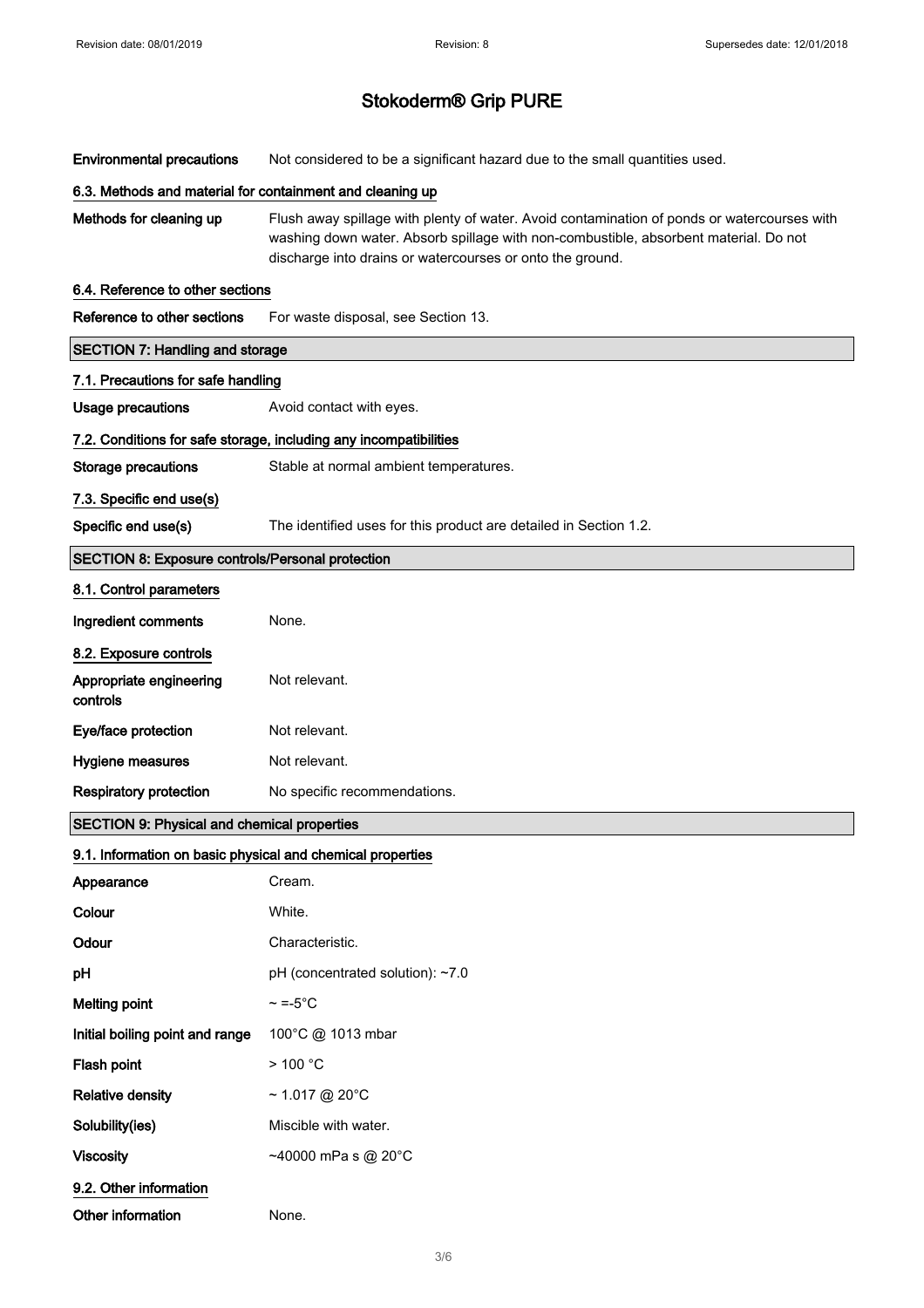| <b>SECTION 10: Stability and reactivity</b>  |                                                                                                                                                                                                                                                                                                                                                                                                                                                                                       |  |  |  |
|----------------------------------------------|---------------------------------------------------------------------------------------------------------------------------------------------------------------------------------------------------------------------------------------------------------------------------------------------------------------------------------------------------------------------------------------------------------------------------------------------------------------------------------------|--|--|--|
| 10.1. Reactivity                             |                                                                                                                                                                                                                                                                                                                                                                                                                                                                                       |  |  |  |
| Reactivity                                   | There are no known reactivity hazards associated with this product.                                                                                                                                                                                                                                                                                                                                                                                                                   |  |  |  |
| 10.2. Chemical stability                     |                                                                                                                                                                                                                                                                                                                                                                                                                                                                                       |  |  |  |
| <b>Stability</b>                             | Stable at normal ambient temperatures.                                                                                                                                                                                                                                                                                                                                                                                                                                                |  |  |  |
| 10.3. Possibility of hazardous reactions     |                                                                                                                                                                                                                                                                                                                                                                                                                                                                                       |  |  |  |
| Possibility of hazardous<br>reactions        | None known.                                                                                                                                                                                                                                                                                                                                                                                                                                                                           |  |  |  |
| 10.4. Conditions to avoid                    |                                                                                                                                                                                                                                                                                                                                                                                                                                                                                       |  |  |  |
| <b>Conditions to avoid</b>                   | There are no known conditions that are likely to result in a hazardous situation.                                                                                                                                                                                                                                                                                                                                                                                                     |  |  |  |
| 10.5. Incompatible materials                 |                                                                                                                                                                                                                                                                                                                                                                                                                                                                                       |  |  |  |
| Materials to avoid                           | No specific material or group of materials is likely to react with the product to produce a<br>hazardous situation.                                                                                                                                                                                                                                                                                                                                                                   |  |  |  |
| 10.6. Hazardous decomposition products       |                                                                                                                                                                                                                                                                                                                                                                                                                                                                                       |  |  |  |
| Hazardous decomposition<br>products          | Does not decompose when used and stored as recommended.                                                                                                                                                                                                                                                                                                                                                                                                                               |  |  |  |
| <b>SECTION 11: Toxicological information</b> |                                                                                                                                                                                                                                                                                                                                                                                                                                                                                       |  |  |  |
| 11.1. Information on toxicological effects   |                                                                                                                                                                                                                                                                                                                                                                                                                                                                                       |  |  |  |
| <b>General information</b>                   | A qualified toxicologist has evaluated and approved this product by conducting a Product<br>Safety Assessment as per the Cosmetic Regulation n EC no 1223/2009 (as amended).<br>Based on knowledge of the properties of the components, adverse effects on human health<br>are not to be expected in normal use. Customer complaint data demonstrates the product to<br>be completely harmless to the skin. The 48h Single Patch Test results show the product to be<br>non-irritant. |  |  |  |
| Inhalation                                   | No specific health hazards known.                                                                                                                                                                                                                                                                                                                                                                                                                                                     |  |  |  |
| Ingestion                                    | May cause discomfort if swallowed.                                                                                                                                                                                                                                                                                                                                                                                                                                                    |  |  |  |
| <b>Skin contact</b>                          | Skin irritation should not occur when used as recommended.                                                                                                                                                                                                                                                                                                                                                                                                                            |  |  |  |
| Eye contact                                  | May cause temporary eye irritation.                                                                                                                                                                                                                                                                                                                                                                                                                                                   |  |  |  |
| <b>SECTION 12: Ecological information</b>    |                                                                                                                                                                                                                                                                                                                                                                                                                                                                                       |  |  |  |
| Ecotoxicity                                  | Not regarded as dangerous for the environment.                                                                                                                                                                                                                                                                                                                                                                                                                                        |  |  |  |
| 12.1. Toxicity                               |                                                                                                                                                                                                                                                                                                                                                                                                                                                                                       |  |  |  |
| 12.2. Persistence and degradability          |                                                                                                                                                                                                                                                                                                                                                                                                                                                                                       |  |  |  |
|                                              | Persistence and degradability The surfactant(s) contained in this product complies(comply) with the biodegradability criteria<br>as laid down in Regulation (EC) No. 648/2004 on detergents. Data to support this assertion<br>are held at the disposal of the competent authorities of the Member States and will be made<br>available to them at their direct request, or at the request of a detergent manufacturer.                                                               |  |  |  |
| 12.3. Bioaccumulative potential              |                                                                                                                                                                                                                                                                                                                                                                                                                                                                                       |  |  |  |
| Bioaccumulative potential                    | No data available on bioaccumulation.                                                                                                                                                                                                                                                                                                                                                                                                                                                 |  |  |  |
| 12.4. Mobility in soil                       |                                                                                                                                                                                                                                                                                                                                                                                                                                                                                       |  |  |  |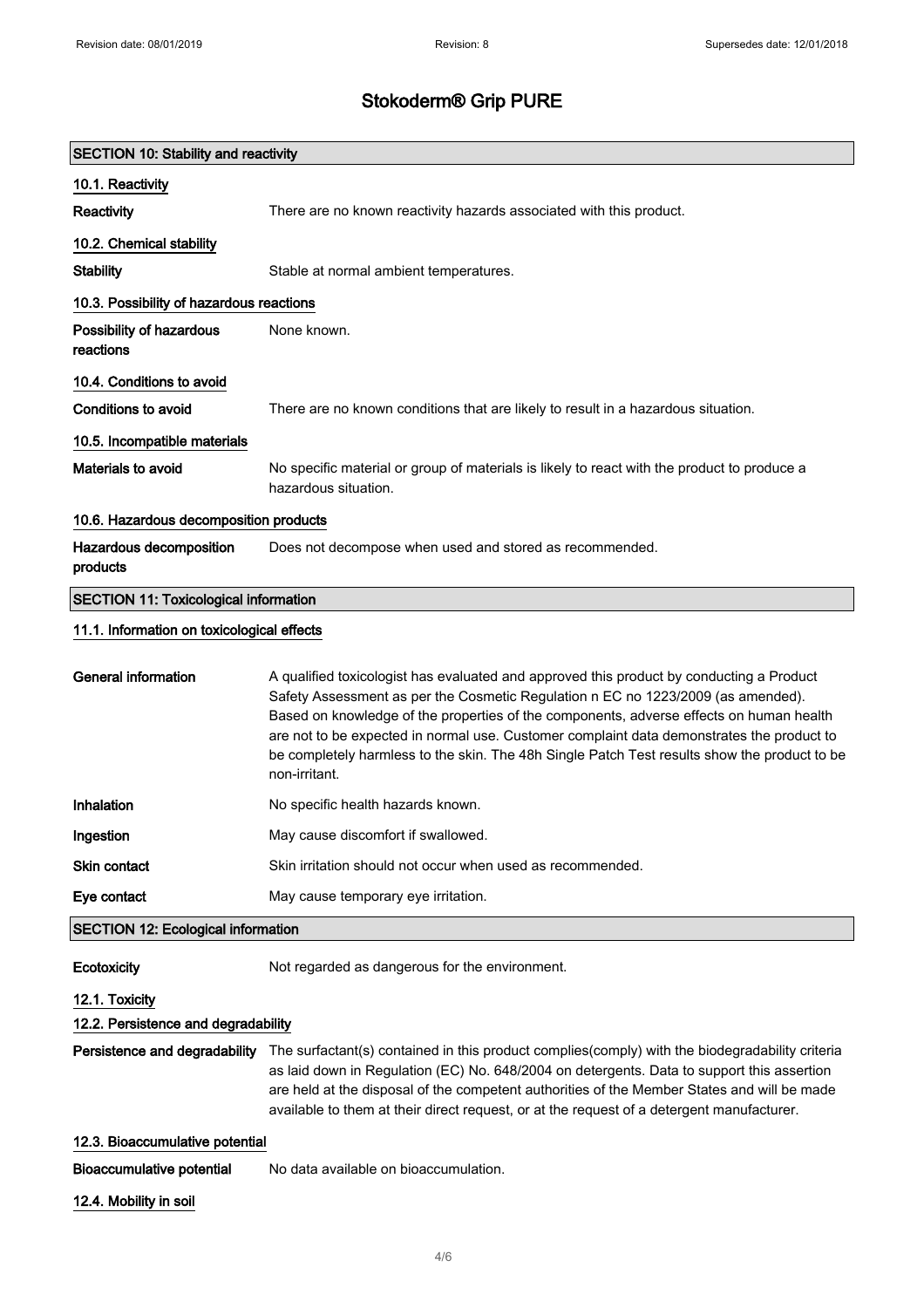| <b>Mobility</b>                                                                                | The product is soluble in water.                                                                                                                                            |  |  |  |
|------------------------------------------------------------------------------------------------|-----------------------------------------------------------------------------------------------------------------------------------------------------------------------------|--|--|--|
| 12.5. Results of PBT and vPvB assessment                                                       |                                                                                                                                                                             |  |  |  |
| Results of PBT and vPvB<br>assessment                                                          | This product does not contain any substances classified as PBT or vPvB.                                                                                                     |  |  |  |
| 12.6. Other adverse effects                                                                    |                                                                                                                                                                             |  |  |  |
| Other adverse effects                                                                          | None known.                                                                                                                                                                 |  |  |  |
| <b>SECTION 13: Disposal considerations</b>                                                     |                                                                                                                                                                             |  |  |  |
| 13.1. Waste treatment methods                                                                  |                                                                                                                                                                             |  |  |  |
| <b>General information</b>                                                                     | When handling waste, the safety precautions applying to handling of the product should be<br>considered.                                                                    |  |  |  |
| Disposal methods                                                                               | Dispose of waste to licensed waste disposal site in accordance with the requirements of the<br>local Waste Disposal Authority. Reuse or recycle products wherever possible. |  |  |  |
| <b>SECTION 14: Transport information</b>                                                       |                                                                                                                                                                             |  |  |  |
| Road transport notes                                                                           | Not classified.                                                                                                                                                             |  |  |  |
| Rail transport notes                                                                           | Not classified.                                                                                                                                                             |  |  |  |
| Sea transport notes                                                                            | Not classified.                                                                                                                                                             |  |  |  |
| Air transport notes                                                                            | Not classified.                                                                                                                                                             |  |  |  |
| 14.1. UN number                                                                                |                                                                                                                                                                             |  |  |  |
| Not applicable.                                                                                |                                                                                                                                                                             |  |  |  |
| 14.2. UN proper shipping name                                                                  |                                                                                                                                                                             |  |  |  |
| Not applicable.                                                                                |                                                                                                                                                                             |  |  |  |
| 14.3. Transport hazard class(es)                                                               |                                                                                                                                                                             |  |  |  |
| Not applicable.                                                                                |                                                                                                                                                                             |  |  |  |
| 14.4. Packing group                                                                            |                                                                                                                                                                             |  |  |  |
| Not applicable.                                                                                |                                                                                                                                                                             |  |  |  |
| 14.5. Environmental hazards                                                                    |                                                                                                                                                                             |  |  |  |
| Environmentally hazardous substance/marine pollutant<br>No.                                    |                                                                                                                                                                             |  |  |  |
| 14.6. Special precautions for user                                                             |                                                                                                                                                                             |  |  |  |
| Not applicable.                                                                                |                                                                                                                                                                             |  |  |  |
| 14.7. Transport in bulk according to Annex II of MARPOL and the IBC Code                       |                                                                                                                                                                             |  |  |  |
| Transport in bulk according to Not applicable.<br>Annex II of MARPOL 73/78<br>and the IBC Code |                                                                                                                                                                             |  |  |  |
| <b>SECTION 15: Regulatory information</b>                                                      |                                                                                                                                                                             |  |  |  |
|                                                                                                | 15.1. Safety, health and environmental regulations/legislation specific for the substance or mixture                                                                        |  |  |  |